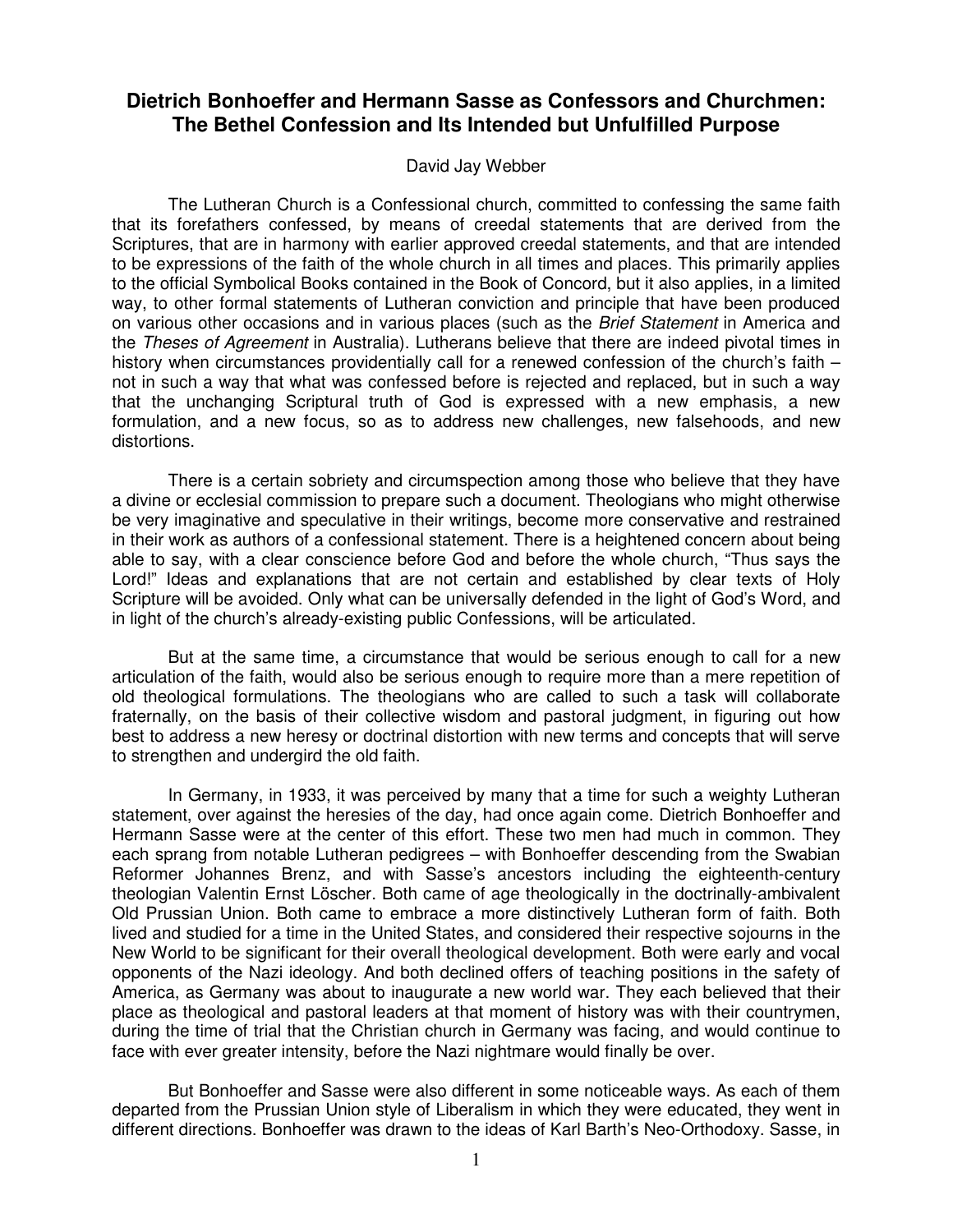comparison, was increasingly drawn to the theology of the Book of Concord, and of the nineteenth-century Confessional Revival. But in 1933, as they each looked at the situation that Christians in Germany were facing – with a Nazi take-over of the state, as well as a take-over of certain levels of the ecclesiastical bureaucracy nationally and regionally by the Nazi-inspired "German Christians" – they joined together as the primary participants in the preparation of the "Bethel Confession."

A preliminary meeting, to discuss the drafting of a new confession in the spirit of the classic Lutheran Confessions, was held at the Bethel human care institution in Westphalia, on August 5, 1933. This meeting involved Friedrich Bodelschwingh (the director of Bethel), Georg Merz (an instructor in theology at the school there), Bonhoeffer, and Sasse. At the end of that day, with great optimism, Bodelschwingh wrote to Pastor Georg Schulz at Barmen, the leader of the anti-Nazi Sydowa Brotherhood:

The wish has repeatedly arisen to work out a position statement concerning current questions from the perspective of the Lutheran confession in order to establish a firm basis within these disputes that might also provide support for lonely warriors. ... We agreed that first a smaller circle of theologians meet here to begin this work.<sup>1</sup>

According to John R. Wilch, it was obvious to all concerned that

 $\overline{a}$ 

Bonhoeffer was the driving force behind the Bethel confession project. He met with Bodelschwingh and his theological advisor, Rev. Georg Merz, in Bethel in early August to discuss it and win their approval. Bodelschwingh arranged for Bonhoeffer and Sasse to meet in Bethel in mid-August, together with Merz and Bodelschwingh's secretary, Pastor Gerhard Stratenwerth. At Bodelschwingh's request, Wilhelm Vischer contributed a section on the church and the Jews. He aimed to recover the Old Testament as the Word of God and as witness to God's incarnate Word in Christ.

Bonhoeffer, Sasse, and their colleagues at Bethel, as they labored over this project, also benefitted from the preceding work of other like-minded churchmen when it was brought to their attention. They were not adverse to incorporating some of that material into their own document – showing that "theologians' pride" was not a governing force in this project. The men at Bethel understood themselves to be servants of God, of the Gospel, and of the whole church. Wilch continues:

Just when the team had begun working on the confession Bodelschwingh received a copy of a confession by pastors in the Tecklenburg area of Westphalia. This Tecklenburg Confession appears to have had an influence on the Bethel Confession, for the following concerns were dealt with by both: the politicization of Scripture; the perversion of Scripture as God's Word, of the doctrines of creation, sin, and the Trinity, and of the essence of the church; and a call for dealing with the role of the Jews and with eschatology.

Each theologian involved – especially Bonhoeffer and Sasse – contributed unique emphases and concerns to the document, which were nevertheless recognized by the whole group to be

<sup>&</sup>lt;sup>1</sup> Friedrich Bodelschwingh, letter to Georg Schulz, August 5, 1933; quoted in Carsten Nicolaisen, "Concerning the History of the Bethel Confession," in Berlin 1932-1933 (Dietrich Bonhoeffer Works, Vol.  $12$ ), English edition edited by Larry L. Rasmussen, translated by Isabel Best and David Higgins (Minneapolis: Fortress Press, 2009), 510.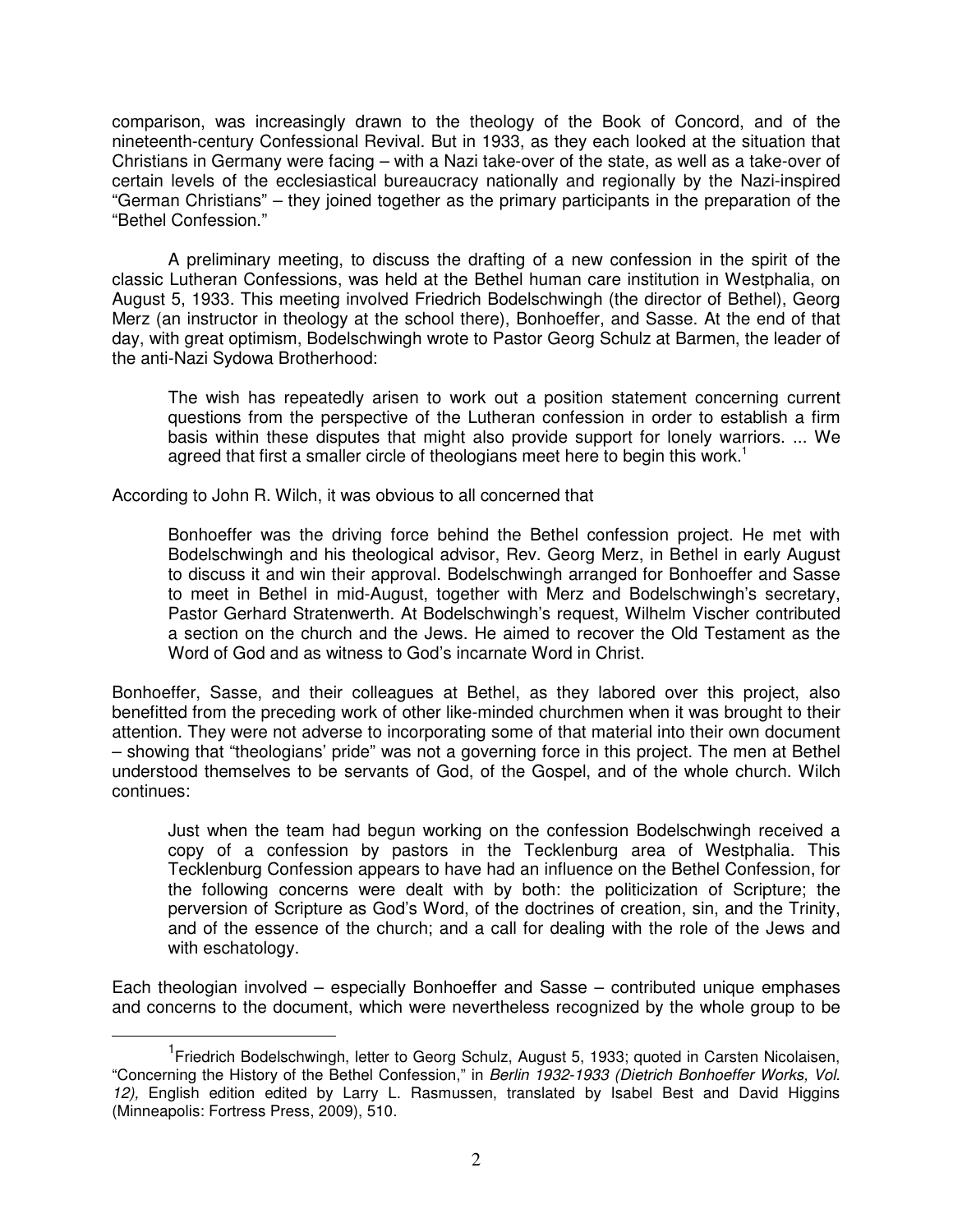both pertinent and necessary for inclusion. In this way the participants enriched and broadened each other's perspectives. This resulted in the preparation of a document that had the character of being a document of the church, with a level of balance and thoroughness that it otherwise would not have had. The Bethel Confession did not bear the stamp of just one overbearing personality, or reflect only the theological interests of only one person. Wilch observes that

Bonhoeffer was able to convince the other participants to accept his treatment of the Jewish question, while Sasse's contribution is obvious in the areas of Scripture, church, and confession. The overall conception and plan was that of these two. Bonhoeffer and Sasse resonated profoundly well together in Bethel as church theologians, formulating "in contemporary form the witness of the Church catholic," boldly stating what "the Church teaches." Sasse called the work at Bethel "truly a joyful cooperation!"

Bonhoeffer shared in Sasse's positive sentiment regarding the Bethel conference. In a letter that he penned to his grandmother from Bethel, he wrote:

The time here at Bethel has made a deep impression on me. Here we have a part of the church that still knows what the church can be about and what it cannot be about. ... Our work here is very enjoyable and also very demanding. We want to try to make the German Christians declare their intentions. I rather doubt we shall succeed. ... The issue is really Germanism or Christianity, and the sooner the conflict comes out in the open, the better.<sup>3</sup>

Politically, Bonhoeffer was doubtful that the confession would be able to energize enough Christians to be able to take back control of the ecclesiastical structures of German Protestantism – especially since the civil government could be counted on to support and sustain its religious allies in such a struggle. But Bonhoeffer sincerely believed that it would at the very least go forth into the church as a faithful testimony to the truth of God, as that truth was specifically being challenged and rejected by the Nazis and the "German Christians."

Bonhoeffer was truly surprised and dismayed when even that expectation was dashed, however, when the document that he, Sasse, and others had produced was soon gutted of its most significant elements. When it was then released to the church – unenthusiastically and uninfluentially – it was a mere shadow of what it had been. With the collusion of Bodelschwingh, Pastor Martin Niemöller (who had had no role in drafting the document) eviscerated it with his editorial revisions and omissions. Many of Sasse's distinctive accents were diluted out of a concern that the document should be made more palatable to people in the Union and Reformed churches who did not identify with the theology of the Lutheran Confessions. Many of Bonhoeffer's distinctive accents were diluted out of a concern that the document should be made less controversial and confrontational – especially in regard to its criticism of anti-Semitic racism.

Bonhoeffer and Sasse were grieved and angered by these changes. Both of them withdrew their support for the so-called Bethel Confession in its distorted form. And in the end

<sup>&</sup>lt;sup>2</sup>John R. Wilch, "Hermann Sasse and Third Reich Threats to the Church," in Hermann Sasse: A Man for Our Times?, edited by John R. Stephenson (Saint Louis: Concordia Publishing House, 1998), 80.

<sup>&</sup>lt;sup>3</sup>Dietrich Bonhoeffer, letter to Julie Bonhoeffer, August 20, 1933, in *Berlin 1932-1933 (Dietrich* Bonhoeffer Works, Vol. 12), 157, 159.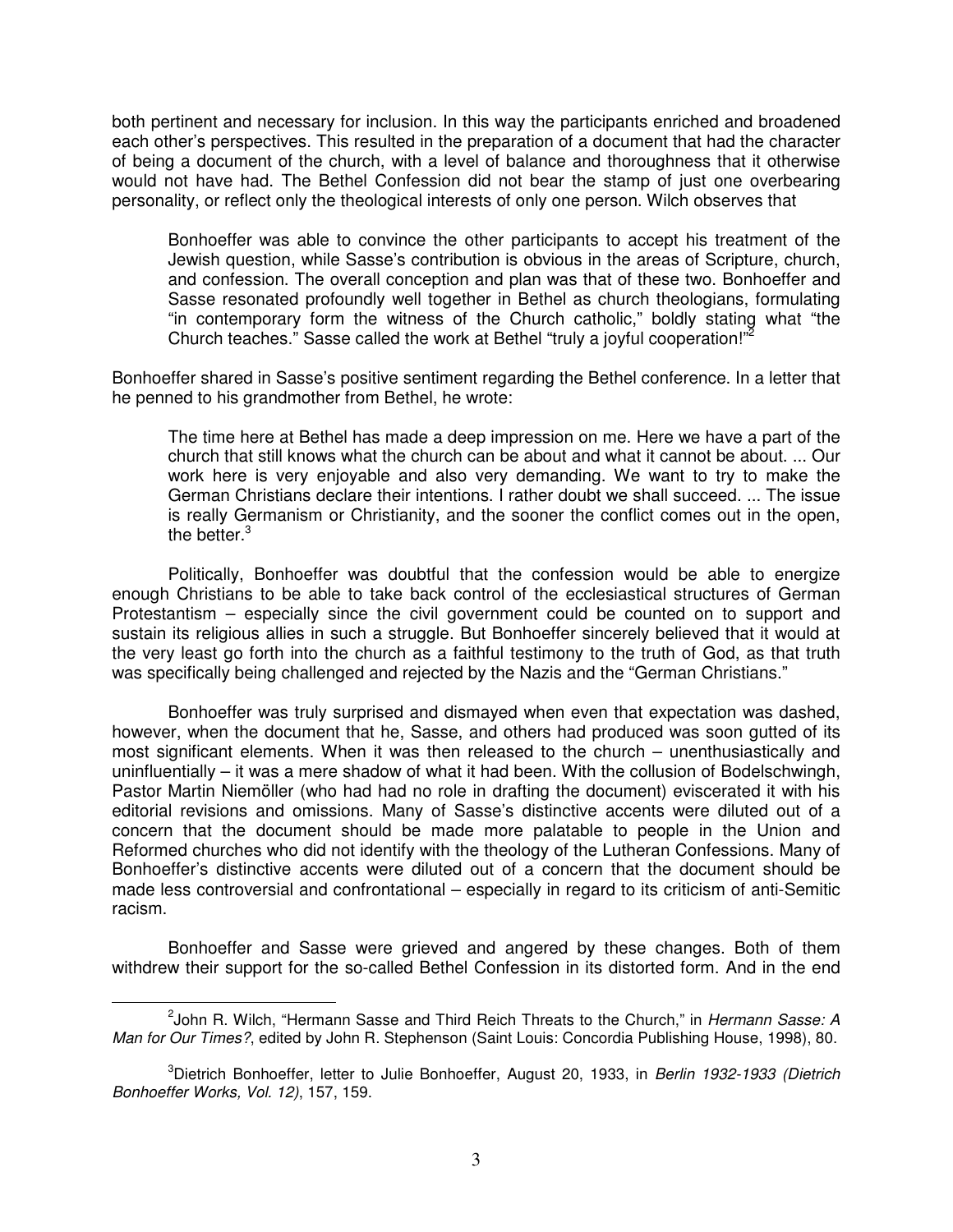no one else supported it either, so that it basically disappeared from the ecclesiastical scene very quickly. Wilch reports that

Bonhoeffer angrily rejected the final version out of hand and privately circulated a copy of the earlier version. Sasse had written to Bonhoeffer in September, suggesting to use the Bethel Confession as the basis for a free Lutheran church independent of the German Protestant Church. He also advised Bonhoeffer to go to London, for "I saw in him one of Germany's best theologians and did not want to see him go under in the petty war against the Gestapo and Rosenberg.<sup>"4</sup>

Bonhoeffer did in fact take Sasse's advice, and followed through on his previous intention to take up pastoral duties at a German-speaking congregation in London. He also began at that time to travel widely in Britain, speaking on the church struggle in Germany. On November 28, 1933, "Bonhoeffer addressed a group of pastors in Bradford, Yorkshire. In his report on the heresy of the German-Christians, Bonhoeffer mentioned the confession which he, 'Merz und Sasse' had prepared but that had been 'frustrated' by Bodelschwingh and 'thwarted' by 'a couple of pastors."<sup>5</sup> Bonhoeffer had also expressed his disappointment with the way it had all turned out in a letter to Barth, saying that "the Bethel confession, into which I truly had poured heart and soul, met with almost no understanding."<sup>6</sup> Barth himself did understand it, but as a Reformed theologian he did not like it. He considered it to be "too Lutheran," and was glad to see it go by the wayside.

What eventually came to replace the Bethel Confession as a would-be rallying point for the anti-Nazi Christians in Germany was the Barmen Declaration. But the Barmen document was inferior to the Bethel document both in the way in which it was produced, and in its content. Unlike Bethel, which was written by a team of gifted and thoughtful theologians, Barmen was essentially the work of one man, Barth. And unlike Bethel, Barmen was written as a time-bound Neo-Orthodox Reformed document, reflecting the personal theological interests of Barth, and not as a document that was consciously erected on the foundation of the catholic creedal tradition of the past. This made it distasteful to German Lutherans – who constituted a clear and overwhelming majority of Protestants in Germany – and prevented it from actually becoming a large-scale rallying point for the Evangelical opposition to the "German Christians." Even someone who was not generally sympathetic to what was attempted at Bethel was compelled to observe that

the original version of the Bethel confession remains a brilliant, sharp and impressive witness to what theological work was still capable of achieving in summer 1933 – indeed specifically because of the great German Christian upsurge in German theology at this time. Ponderous though it was and loaded with numerous passages from the Bible, from Luther, and above all from confessional texts, this confession was nevertheless

 $\overline{a}$ 

<sup>4</sup>Wilch, 85. The quotation is from a letter from Hermann Sasse to Eberhard Bethge, Sept. 28, 1956. "Rosenberg" is the notorious Nazi ideologist Alfred Rosenberg.

<sup>&</sup>lt;sup>5</sup>Guy Christopher Carter, Confession at Bethel, August 1933 - Enduring Witness (Ann Arbor, Michigan: Dissertation Information Service, 1988), 266; quoted in Lowell C. Green, Lutherans Against Hitler (Saint Louis: Concordia Publishing House, 2007), 164.

<sup>&</sup>lt;sup>6</sup>Dietrich Bonhoeffer, letter to Karl Barth, Oct. 24, 1933, in London, 1933-1935 (Dietrich Bonhoeffer Works, Vol. 13), English edition edited by Keith Clements, translated by Isabel Best (Minneapolis: Augsburg Fortress, 2007), 23.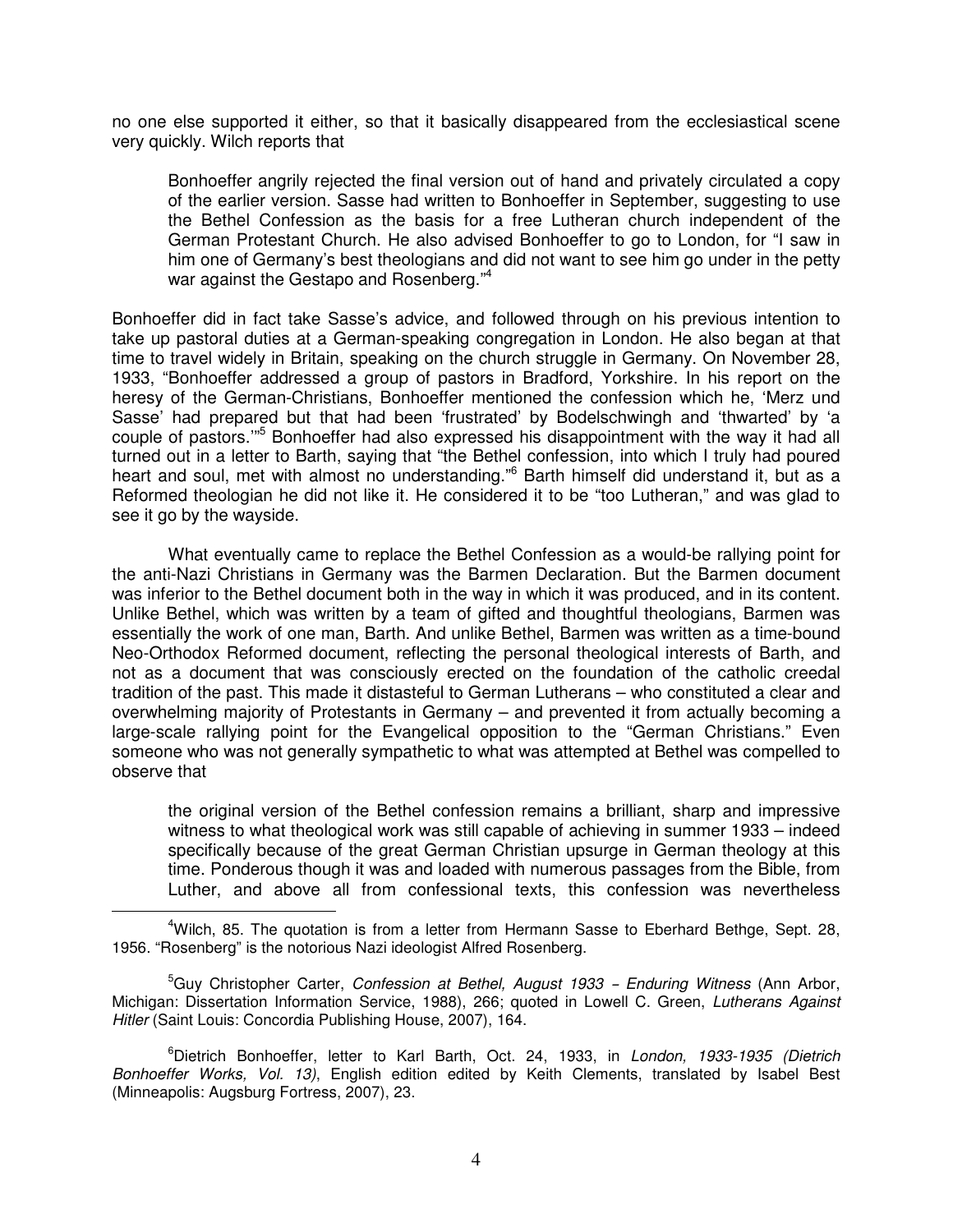theologically and politically clearer and more exact in some passages than the famous Barmen declaration of May 1934.<sup>7</sup>

The Barmen Declaration, like the Niemöller revision of the Bethel Confession, also avoided explicit mention of the specific problem of Nazi racism. This was not only a political issue, but it was an issue that should have compelled the church to give its divine witness, in terms of what is taught in the First Article of the Creed, in the Fifth Commandment, and in the Great Commission. And what does racist anti-Semitism in particular say to the mystery of the incarnation, wherein we confess that God, for our salvation, became a Jewish carpenter and rabbi? Bonhoeffer was one of the clearest voices in articulating a proper Biblical and Christian response to this Nazi and "German Christian" heresy. One would think, then, that this would have prevented Bonhoeffer from associating himself with Barmen – due to the deliberate absence of any mention of this issue in its text. But Bonhoeffer's commitment to the "Confessing Church" movement as a whole was so strong, that he did ultimately remain associated with those who had subscribed the Barmen Declaration. Sasse, however, in the end could not follow this course. In his case this was chiefly because of the unionistic and Reformed character of Barmen. And so ended the active collaboration of Bonhoeffer and Sasse.

According to Wilch, their cooperation at Bethel had borne fruit in spite of the fact that "Bonhoeffer and Sasse were something of an odd couple."<sup>8</sup> This "oddness" between them did not manifest itself in obvious ways at Bethel. Their different approaches and emphases in that context were seen then to be complementary and mutually-enriching, and not to be a basis for quarreling or disputing. But as we know, the Bethel Confession failed to accomplish its intended purpose of providing a clear theological rallying point for all Lutherans in Germany – both those like Bonhoeffer and those like Sasse – against the Nazified "German Christian" movement. And so, when Bonhoeffer and Sasse then began to pursue their callings as churchmen separately, and not together under a common Bethel banner, their differences became more pronounced.

Bonhoeffer and Sasse drifted apart after their close collaboration at Bethel, even though the two kept themselves abreast of each other's work. Bonhoeffer especially took note of Sasse's 1937 book Was heisst lutherisch?,<sup>9</sup> published while Bonhoeffer was serving in the emergency seminary in Finkenwalde. Eberhard Bethge observes:

Ever since meeting him in Berlin before the church struggle began, Bonhoeffer had read everything published by Sasse with particular attention; even when roused to sharp disagreement and dismayed criticism, he invariably found something that impressed him. For this reason he discussed the book with the ordinands and also during the informal study conferences. By then Bonhoeffer's earlier delight at his discovery that Sasse's resistance and the views he held sprang not from ecclesial conservatism, but from a new relationship to the Confession, had, of course, given way to profound disagreement over the assessment of the function and dignity of historical confessions. Sasse, for his part, had come to see Bonhoeffer as an "enthusiast" because the latter

<sup>&</sup>lt;sup>7</sup>Klaus Scholder, The Churches and the Third Reich, Vol. 1, translated by John Bowden (London: SCM Press Ltd, 1987), 456

 ${}^{8}$ Wilch, 80.

<sup>&</sup>lt;sup>9</sup>An English edition of this work appeared in the United States in 1938, under the title Here We Stand.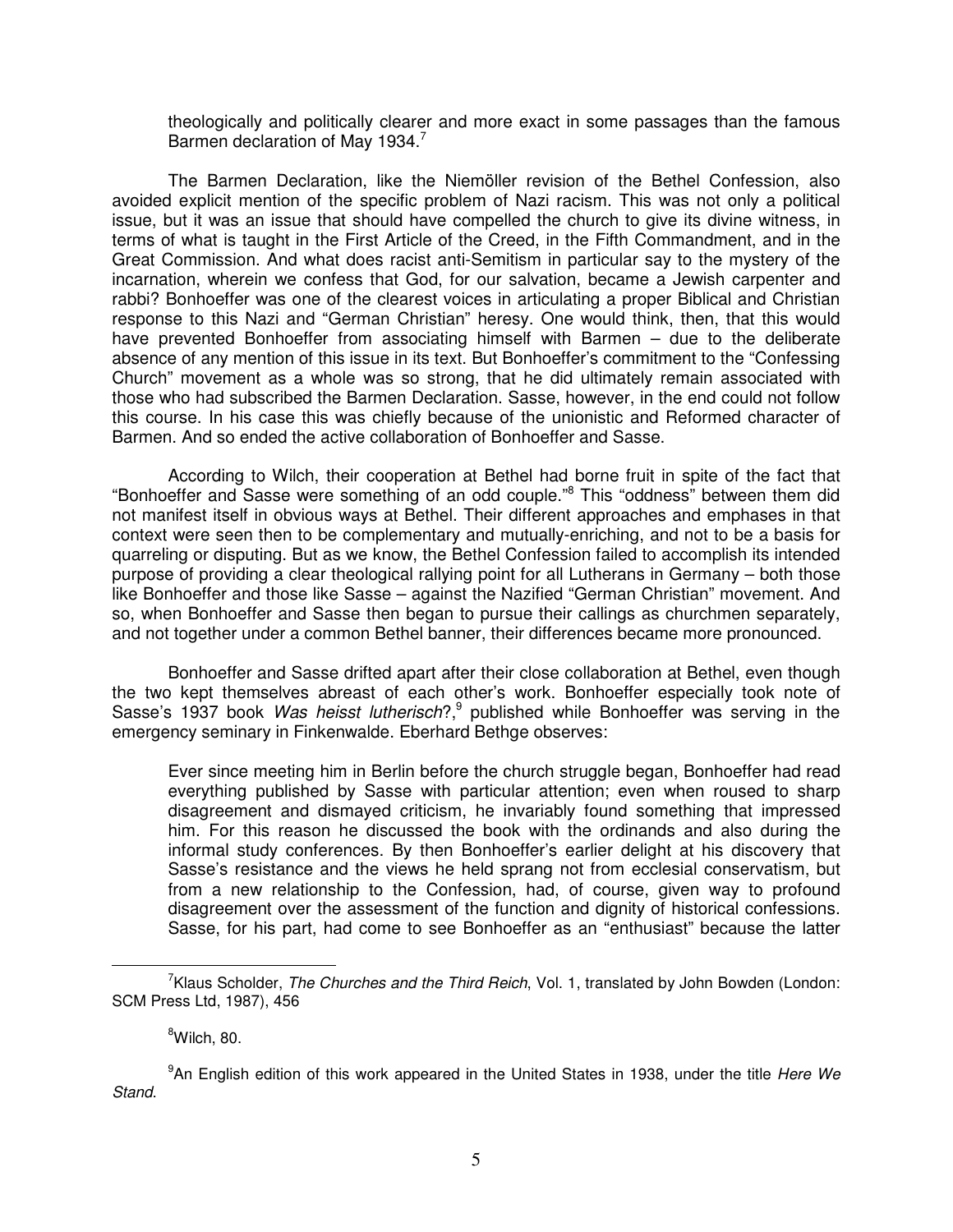credited the living event of communal, actual confessing with so much power that antitheses dividing churches dwindled to antitheses dividing schools. Bonhoeffer, on the other hand, saw Sasse as the confessional formalist who, when there was "dissent on only one score," regarded the antithesis as "wholly torn asunder" and who for this reason "went beyond Luther."<sup>10</sup>

As Bonhoeffer criticized Sasse for his "over-the-top" Confessionalism, Sasse was not the only one to notice Bonhoeffer's departures from Lutheran Confessional norms in more than a few superficial ways:

In fact many theologians thought it strange at the time that Bonhoeffer should question individual points of Lutheranism that were held to be inviolable, yet at the same time should choose to base his Christology, for example, on Luther. He asked whether "we Lutherans" were not preoccupied with too narrow a concept of "Law" and, as a corollary, of "Gospel," and again whether in Scripture "Law" was not attested in at least two ways although it was customarily restricted to one. He further asked whether it was sufficient to regard the whole of Biblical testimony as being comprised in the forgiveness of sins.<sup>11</sup>

If Bonhoeffer and Sasse had continued to think and teach and work together within a Lutheran confessing movement driven and shaped by the Bethel Confession, they may very well have continued to have a pronounced influenced on each other, in a framework of fraternal engagement and mutual respect. In a reminiscence expressed in his later life, Sasse even opined in regard to Bonhoeffer that "The longer he lived the more Lutheran he became."<sup>12</sup> We are, of course, deprived of any parallel reflection on Sasse, on the part of Bonhoeffer in later life, because a Nazi hangman's noose deprived Bonhoeffer of a later life. But we can still imagine that if a close relationship had been preserved between them, Bonhoeffer may not later have gone off on his own, in the direction of some of the idiosyncratic theological projects that he pursued (such as with the experimental theological positions that he put forth in his work on Discipleship – positions that have generally not held up over time, at least not among Lutherans). And Sasse may not have become as timid as he seems to have become after this:

Sasse attempted to maintain a low profile. He became more subtle in his opposition, once admitting to lecturing against the religion of Hitler, but his topic was "The Religion

<sup>&</sup>lt;sup>10</sup>Eberhard Bethge, *Dietrich Bonhoeffer: Theologian, Christian, Contemporary*, translated under the editorship of Edwin Robertson (London: Collins, 1970), 475-76. The quotations are from Bonhoeffer's notes on Sasse's work. Bonhoeffer's opinion that Sasse's confessional meticulousness "went beyond Luther" is difficult to square with Martin Luther's own words on this subject as found for example in his "Lectures on Galatians" (Luther's Works, Vol. 27 [Saint Louis: Concordia Publishing House, 1964], 37-39).

 $11$ Bethge, 476. One wonders where Bonhoeffer got the notion that a consistent Lutheran Confessionalism would require a person to think that "the whole of Biblical testimony" is "comprised in the forgiveness of sins." The Small Catechism testifies with the greatest possible degree of Lutheran symbolical authority that "where there is forgiveness of sins, there is also life and salvation." One senses an exaggeration for effect here.

<sup>&</sup>lt;sup>12</sup>Hermann Sasse, as recalled by Robert Kolb, who heard this as a student at Concordia Seminary in Saint Louis when Sasse was a guest lecturer there in 1964; quoted in Charles E. Ford, "Luther and Bonhoeffer Misunderstood" (2006), 3.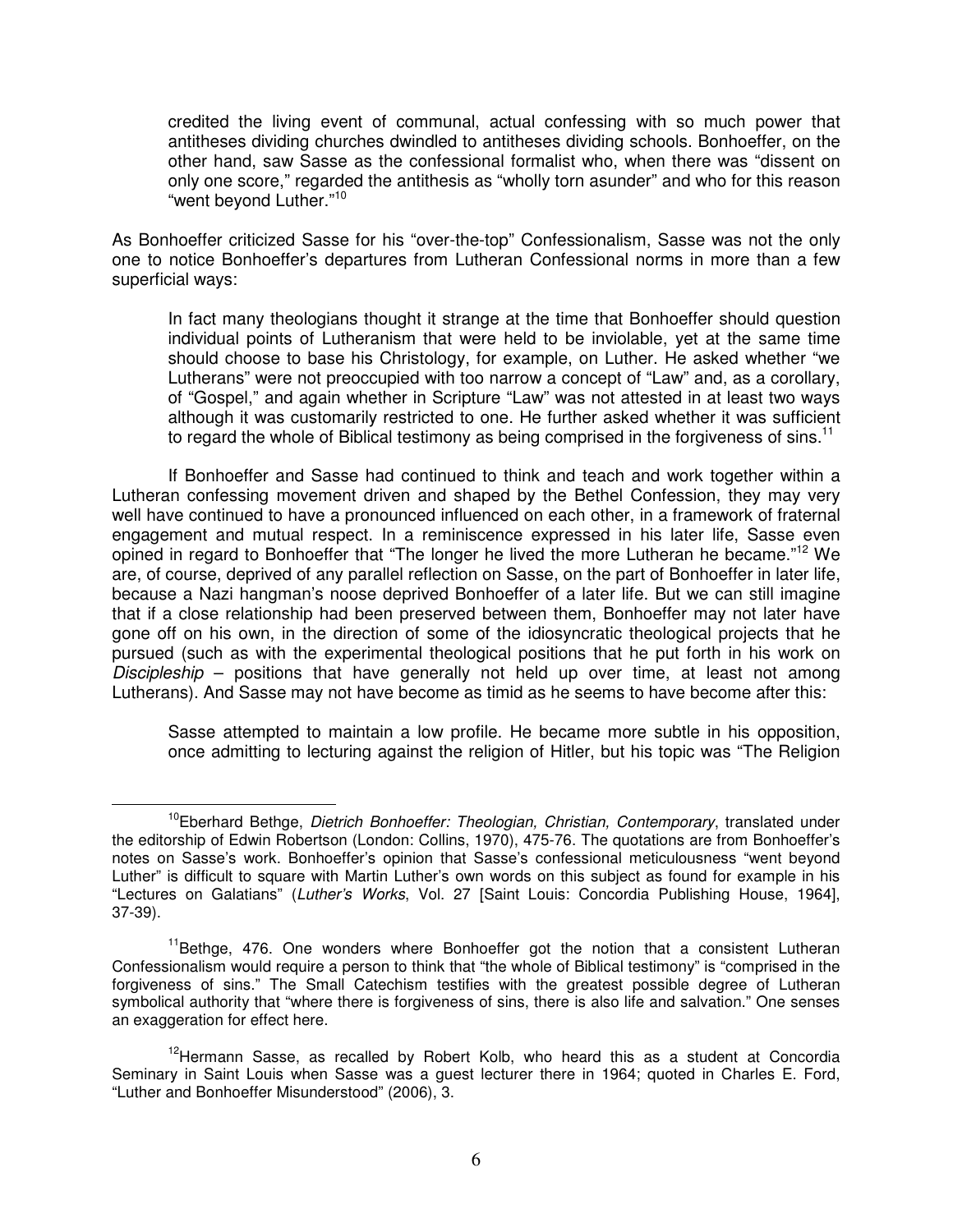of Robespierre."<sup>13</sup>

When, after the Barmen fiasco, Sasse's sense of his duty as a churchman became more defensive and less offensive, and as he accordingly concentrated his efforts as a professor at Erlangen in the direction of keeping the Lutheran churches of Germany Lutheran, this resulted in a certain "muting" of his opposition to Nazi falsehood in general, and to the racist component of Naziism in particular. This racism eventually caused real suffering and death for Jews and other non-Aryans in Europe on a massive scale. On this issue at least, Bonhoeffer, in effect, had been Sasse's conscience. Under Bonhoeffer's influence he has subscribed the section in the Bethel Confession that addressed this directly, and if Bethel in its original form had remained in play on the ecclesiastical scene in Germany, Sasse would, we hope, have remained steadfast in his public adherence to what Bethel had originally said about this racism. But after Bethel, and especially after Barmen, Bonhoeffer was no longer exercising an active influence on him. And so Sasse slipped away from a resolute articulation of a conviction that he apparently had not held to very tightly on his own. One who otherwise is a great admirer of Sasse has written as follows in regard to this shortcoming:

Sasse was adamant in his defense of the Old Testament as true Word of God for Christians. However, it appears that Sasse was ambivalent toward the Nazi persecution of Jews, even of Jewish-Christians. After agreeing to remarkable statements by Bonhoeffer and Vischer against such persecution, he was willing to let many of them be eliminated from the Bethel Confession when they were opposed by other theologians. He was one of few theologians in 1933 who realized that the time to speak to the Nazis in compromising ways, hoping to win them over to the church, was already past. Instead, he knew that they must be confronted directly and forcefully wherever they endanger the Gospel and the church's doctrine. Why, then, was he so indecisive on the Jewish question? Why did he fail to see that, when racism rears its ugly head against the people of our Lord Jesus Christ according to the flesh, it blasphemes the incarnation and the person of Christ Himself? On this major point, Sasse failed to recognize an essential causus confessionis. 14

Sasse was by no means the only theologian who remained relatively silent on this. Most did, in fact. But we might have expected better from Bonhoeffer's Bethel colleague.

The Bethel project may, however, have been doomed from the start, because of the inherited Prussian Union "albatross" that hung around the necks of the organizers of this project. All of them, except for Sasse, were "Lutherans" within the Prussian Union, and not members of distinctively Lutheran churches. And even Sasse had been a member of the Union Church until very recently, transferring to the Bavarian territorial Lutheran church only upon his move to Erlangen in the not-so-distant past.

The theory behind the Prussian Union was not that it was a homogenized "merger," but that it was an administrative structure that would contain within it two confessional ecclesial identities: Lutheran and Reformed. One troubling provision of the Union that consistent

 $13$ Wilch, 92. Wilch does also note here that "Sasse could have accepted a call to Wartburg Seminary (Dubuque, Iowa) in about 1936 through the auspices of J. Michael Reu, but he felt that such a move then would appear as a desertion from the Church Struggle."

 $14$ Wilch, 94-95.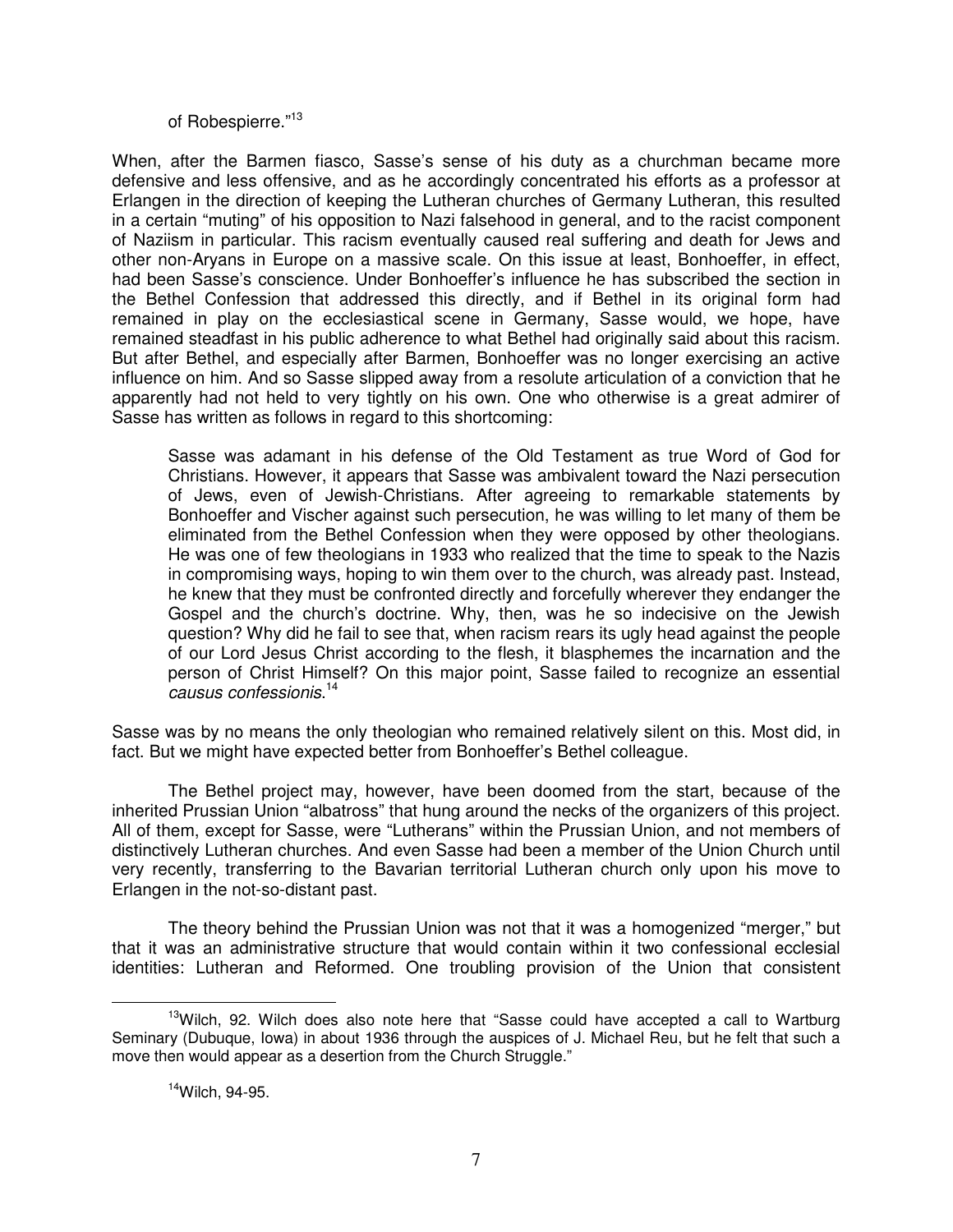Lutherans could not tolerate, however, was that the Reformed and Lutheran elements within the Union would mutually recognize and practice altar and pulpit fellowship with each other. And in time this seemingly small "leaven" did permeate the Union in such a way that most (but not all) of the "Lutherans" within it eventually stopped "feeling" Lutheran, and thinking and believing in noticeably Lutheran ways.

At first Lutheranism was expected to remain at least as a quantifiable school of thought within the Union. But what actually happened over time was that the Lutheran element of the Union was mostly absorbed into the nondescript "Evangelical" theology that came to dominate the Union – an Evangelical theology that was neither Lutheran nor Reformed, and that was, we might say, significantly "less than the sum total of its parts." And even though Lutherans constituted a clear majority going into the Union, they were not treated fairly (in comparison to the Reformed minority) as far as respect for their enduring ecclesial tradition was concerned. This was no doubt due largely to the fact that the ruling House of Hohenzollern was aggressively Reformed, and that the Union was in many ways simply a superficially veiled attempt on the Prussian kings' part to turn the Lutheran churches of their territories into Reformed churches, in fact if not in name. Sasse himself observed in 1936:

It has been said correctly that in most of the regions of the Prussian State, the Union meant that hitherto Lutheran congregations were declared united. For the most part the Reformed congregations continued to exist. The allowance of dispersed Reformed Christians as guests at the Lutheran Supper had already been introduced by church law in the eighteenth century. The only consequence of the Union was that the Lutheran Church was gradually robbed of its Lutheranism. Today most of the congregations within the Old Prussian Union are *de jure* Lutheran, but they do not know it; they have forgotten their confession. Thus the boundaries between United and not United churches are fluid, and there is without doubt in many areas of Prussia a more Lutheran consciousness among pastors and congregations than in many a Lutheran Church in which the Union is only known by hearsay.<sup>15</sup>

Sasse's observation that there were still some pockets of Lutheran consciousness within the Union gave him a measure of hope that there might still be a chance to dismantle the Prussian Union – especially now that its bureaucratic apparatus had been totally taken over by the "German Christians." Sasse hoped that both Lutherans and Reformed might become so disgusted by how easily the administration of the theologically vacuous Union could be taken over by rank unbelievers, that they would find a way to withdraw from it, and to reestablish separate Lutheran and Reformed organizational identities. And the Bethel Confession might very well have served as a catalyst for that kind of ecclesiastical awakening among the Lutheran element. History gave Sasse a slight feeling of optimism that it could happen:

There is at least one church in Germany which returned to Lutheranism from the Union. This is the Bavarian Territorial Church, which for a generation, from 1818 to 1848, was actually part of the Union, insofar as also the Reformed congregations in Bavaria west of the Rhine and the United churches of the Palatinate were under the jurisdiction of the Munich Oberkonsistorium. Here a church government had succeeded in releasing entire regions of the church from its oversight in order to become a church government

<sup>&</sup>lt;sup>15</sup>Hermann Sasse, "Union and Confession," translated by Matthew C. Harrison, in The Lonely Way, Vol. I (Saint Louis: Concordia Publishing House, 2001), 294-95.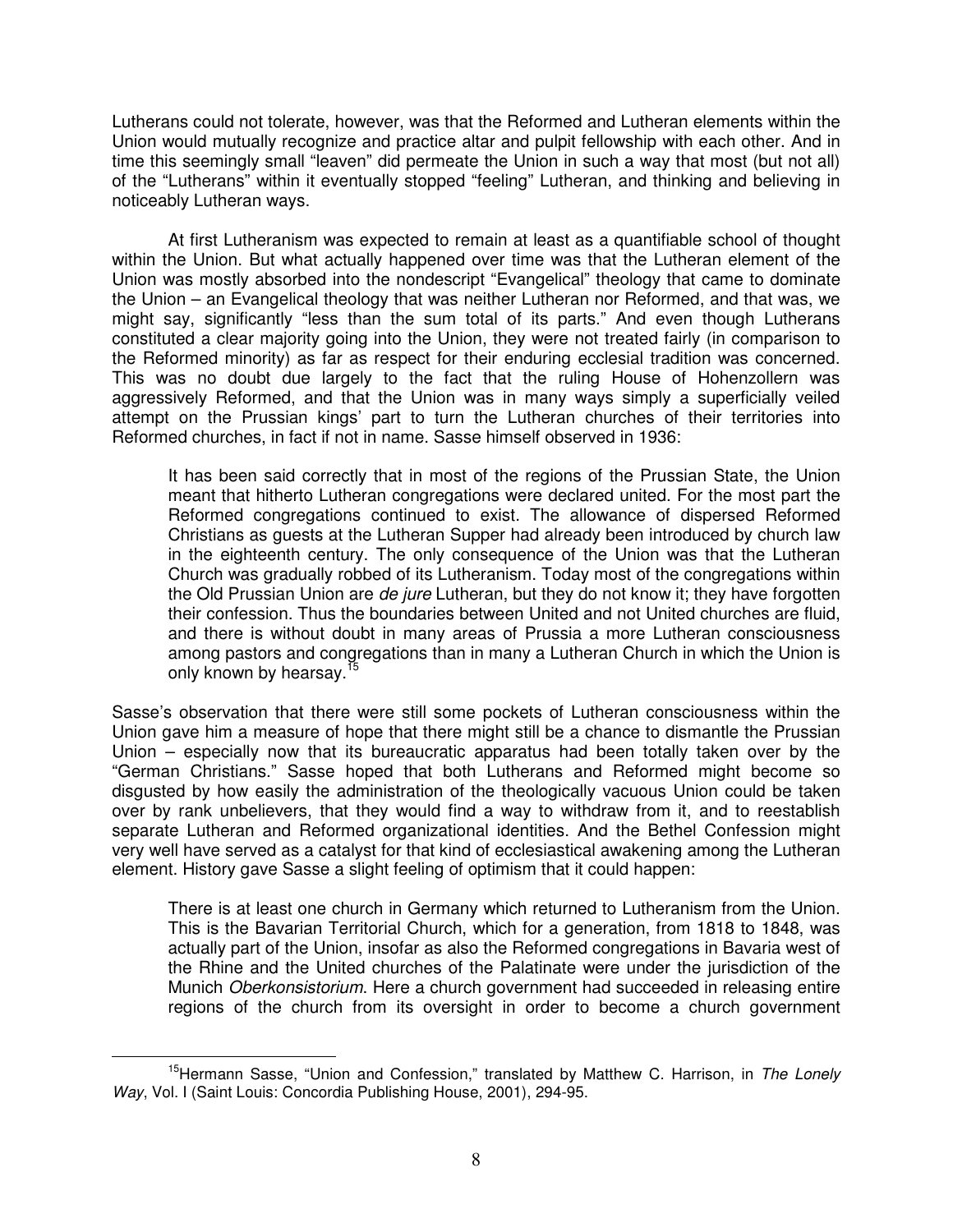genuinely bound to its confession.<sup>16</sup>

Indeed,

Many pastors and laypeople devoutly willed the dismantling of the Union churches and the restoration of the Lutheran and Reformed denominations. Even Barth saw a problem here. [Guy Christopher] Carter writes: "Even Barth had stated, in his general observations, that the old problem of Lutherans and Reformed was going to have to be dealt with at some point." Nevertheless, Barth approved the unionism expressed in the later Barmen Declaration, and his personal magnetism tended to draw men such as Martin Niemöller and Hans Asmussen away from their Lutheran roots and into positions that equivocated concerning the Lutheran and Reformed confessions.<sup>17</sup>

A break-up of the Prussian Union was not to be. Sasse overestimated the degree of the lingering Lutheran "feeling" among the "Lutherans" in the Union. Apparently he overestimated the depth and staying power of the "Lutheran" feeling within Bonhoeffer too. But Sasse was also dissatisfied with the theological condition of the supposedly uncompromised Lutherans within many of the officially "Lutheran" churches of Germany. Perhaps with some measure of sympathy for the criticisms that Bonhoeffer often leveled at the conventional Lutheran theologians in his lifetime, Sasse wrote that

It was not Lutheranism as such, but a sick Lutheranism that gave Nazism an open door into the Church. It had fallen asleep. It had lost the power of distinguishing between spirits. Christians of all persuasions were carried away, including Lutherans of all complexions. ... People picked out of Luther's teachings those statements about governmental authority which they wanted to hear, but what Luther said about the sins of governmental authority and the boundaries of obedience was not mentioned. So they supplemented Luther with Robespierre ... On the other hand, it was the churches of Prussia, having long before ceased to be Lutheran, who succumbed in large measure to the German-Christian movement, whereas it was the very Lutheranism in the churches of Bavaria, Württemberg and Hannover [Lower Saxony] which prevented a similar collapse from occurring there.<sup>18</sup>

The pro-Nazi unionism of the "German Christians" was abhorrent to Sasse and Bonhoeffer. But while Bonhoeffer made his peace with the anti-Nazi unionism that was inherent in the circle that supported the Barmen Declaration, Sasse definitely did not. Sasse sought to evaluate the state of affairs in 1930s-era Germany from the "long view" of history. He simply did not accept the notion that the crisis brought about by the Nazification of the German Evangelical Church in the twentieth century was a threat superlatively greater than any other that had been faced by German Protestantism since the Reformation era, so that the confessional barriers between Lutheran and Reformed must now finally be broken down. With disdain Sasse recounts and rebuffs these claims:

Unity against a common foe is necessary. Yesterday this foe was the Turk; tomorrow it

<sup>&</sup>lt;sup>16</sup>Sasse, "Union and Confession," 295.

<sup>&</sup>lt;sup>17</sup> Green, 167. The quotation is from Carter, 192.

<sup>&</sup>lt;sup>18</sup>Hermann Sasse, letter to Herman A. Preus, quoted in Wilch, 90-91.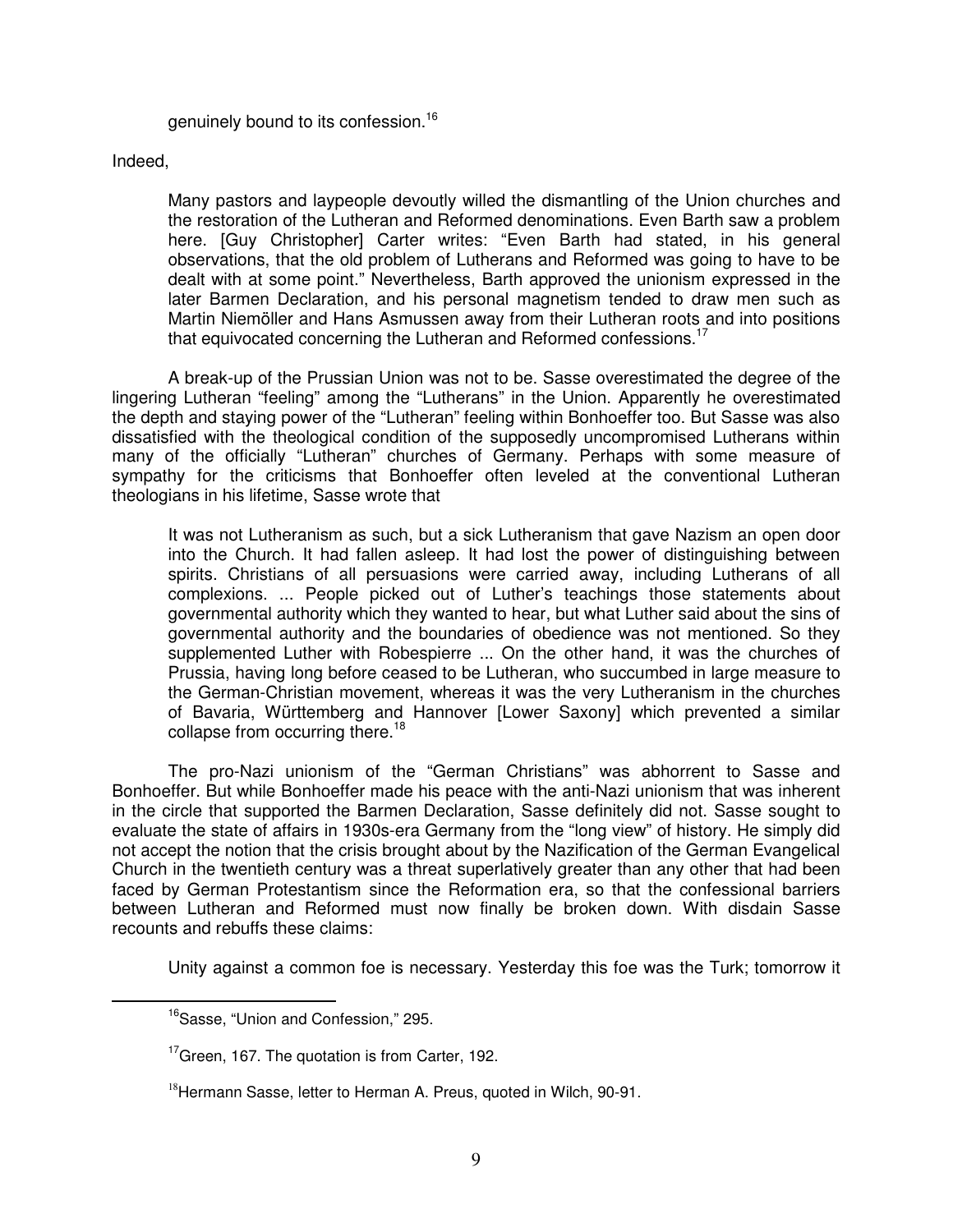may be Russian atheism or some other power threatening the church. Now nationalism is the great enemy, now idealistic philosophy or some other terrible heresy that has suddenly arisen in the church. But no matter what or who the enemy may be, the slogan is always the same: it is necessary to unite in a solid front, in the fellowship of the single church to which we really belong, in order to oppose this foe – yes, this particular foe who has never appeared before. This is the Calvinistic idea of union with which the Lutheran Church has been wrestling since the days of the Reformation.<sup>19</sup>

The rise of the "German Christian" movement – under the leadership of Ludwig Müller and Joachim Hossenfelder – was not a good or indifferent thing in the estimation of any genuine Christian in Germany. But it was also not a reason for Lutherans to stop being Lutherans, or for Calvinists to stop being Calvinists, in their opposition to this movement. Sasse states:

To say that the question of the real presence of the body and blood of Christ in the Sacrament of the Altar should no longer be schismatic but only a difference between theological schools, just because a Herr Hossenfelder had appeared on the scene in Berlin, is as impossible for us as it would be for our fellow Lutherans in America if a new prophet were to appear in San Francisco. ...for the time being there is nothing else but for us to stand side by side as good Lutheran and good Reformed churchmen, and to confess the faith of the fathers in common where we can and divided where we must.<sup>20</sup>

If the original plan at Bethel had been allowed to move forward, the Bethel Confession would likely not have drawn very much support from the Reformed, or from Reformed-leaning unionists. The Reformed would need to have composed their own parallel statement. But there could have been a high level of cooperation and coordination between Lutherans and Reformed, and Sasse would have supported such cooperation. What he could not support, however, and what he did not support, was an anti-Nazi effort which said – in effect if not in so many words – that Lutherans are not to oppose the Nazi ideology as Lutherans, but only as unionists; and that they may not confess their Lutheranism in its totality against the "German Christians," but only so much of their Lutheranism as the Reformed can also confess.

If the Bethel Confession had survived as a Lutheran witness of the truth of God against the heresies of the day, the Lutheran territorial churches, and the Lutheran-leaning element within the Union Church, could therewith have joined forces in, and strengthened themselves for, a large-scale united and comprehensive confession of Christ to their nation and to the world. If that had happened, then Lutheranism in Germany, with ripple effects beyond Germany, would have been instructed and bolstered in truths such as these:

We reject the false doctrine that tears apart the unity of the Holy Scriptures, rejecting the Old Testament or even replacing it with non-Christian documents from the ancient pagan history of another people. For the unity of the Holy Scriptures in their entirety and their unity alone is Christ. $21$ 

<sup>&</sup>lt;sup>19</sup>Hermann Sasse, Here We Stand, translated by Theodore G. Tappert (Minneapolis: Augsburg Publishing House, 1939), 188.

<sup>&</sup>lt;sup>20</sup>Hermann Sasse, quoted in Ronald R. Feuerhahn, "Hermann Sasse and the Path of Confessional Lutheranism in the Mid-20th Century," Lutheran Synod Quarterly, Vol. 35, No. 4 (December 1995), 11-12.

<sup>&</sup>lt;sup>21</sup>"The Bethel Confession," in Berlin 1932-1933 (Dietrich Bonhoeffer Works, Vol. 12), 379.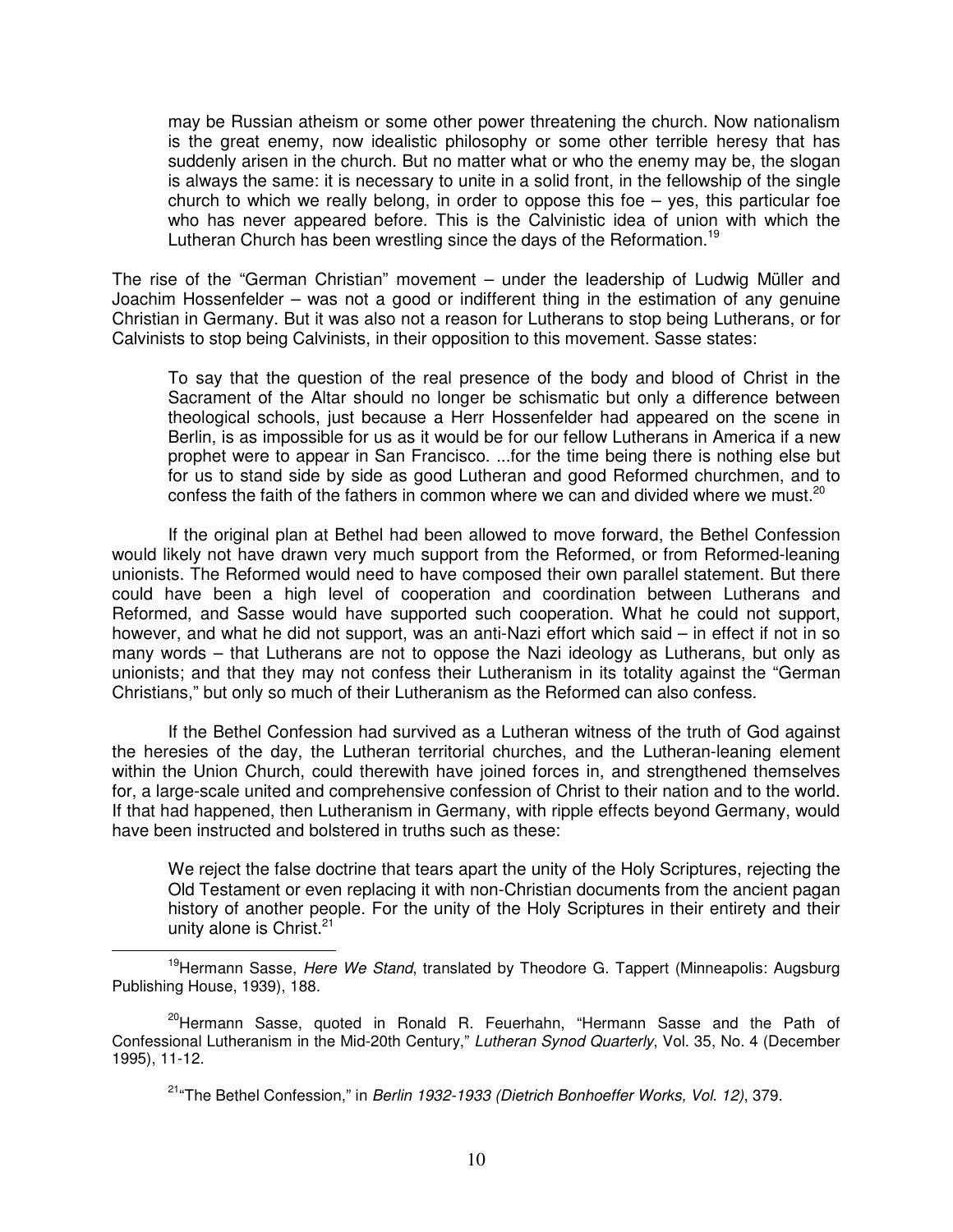We reject the false doctrine that in a particular "hour of history" God is speaking to us directly and is revealed in direct action in the created world, for it is enthusiasm to think that one understands the will of God without the express words of the Holy Scriptures, to which God is bound. ... We reject the false doctrine that the voice of the people could be the voice of God... It is the voice of the people that cries both "Hosanna!" and "Crucify him!" $^{22}$ 

...the Bible and confessions understand the human race as one united race in its origin and its final destination (Adam – Christ, Acts 17:26). ... In the course of history this unity has unfolded as numerous tribes and peoples. But the modern concept of race is not found in either the Bible or the confessional writings. ... To speak of the Creator God, who made the entire human race, is to speak of the humanity that exists over and above the distinct peoples. $23$ 

We reject the false doctrine that would see sins only as moral or biological errors or imperfections or ignorance, which human beings could correct by doing better the next time. Our sins brought Christ to the cross, and only through the death of Christ are sins forgiven.<sup>24</sup>

The church teaches that Jesus Christ is Son of God and Son of David, true God and true human being, the Sinless One in the sinful flesh, and the sole salvation of humankind...

We reject that false doctrine that Jesus appeared as a "flare of Nordic light" in the midst of a world tormented by signs of decay. Christ is the reflection of God's glory..., and the Son of David who was sent to the lost sheep of the house of Israel.

We reject the false doctrine that says we confess Jesus as our Lord because of his heroic devotion. He is our Lord only because he is sent by our Father, the Son and Savior crucified and resurrected for us. ...

We reject the false doctrine that would make the crucifixion of Christ the fault of the Jewish people alone, as though other peoples and races had not crucified him. All races and peoples, even the mightiest, share in the guilt for his death and become guilty of it every day anew, when they commit outrage against the Spirit of grace.<sup>25</sup>

Worldly authority and the church are both from God. They are separated by boundaries that cannot be transgressed... The church can never be absorbed by worldly authority, that is, it can never be "built into" the structure of a state. The content of its proclamation always places it over against all worldly authority.<sup>26</sup>

The church teaches that God elected Israel, from among all the earth's peoples, to be the people of God. ... Jesus...was rejected by the High Council and the Jewish people... They wanted a national Messiah who would liberate them politically and make them

<sup>22</sup>"The Bethel Confession," 386.

<sup>&</sup>lt;sup>23</sup> The Bethel Confession," 388-89.

<sup>&</sup>lt;sup>24</sup> The Bethel Confession," 395.

<sup>&</sup>lt;sup>25</sup> The Bethel Confession," 396-98.

<sup>&</sup>lt;sup>26</sup> The Bethel Confession," 413-14.